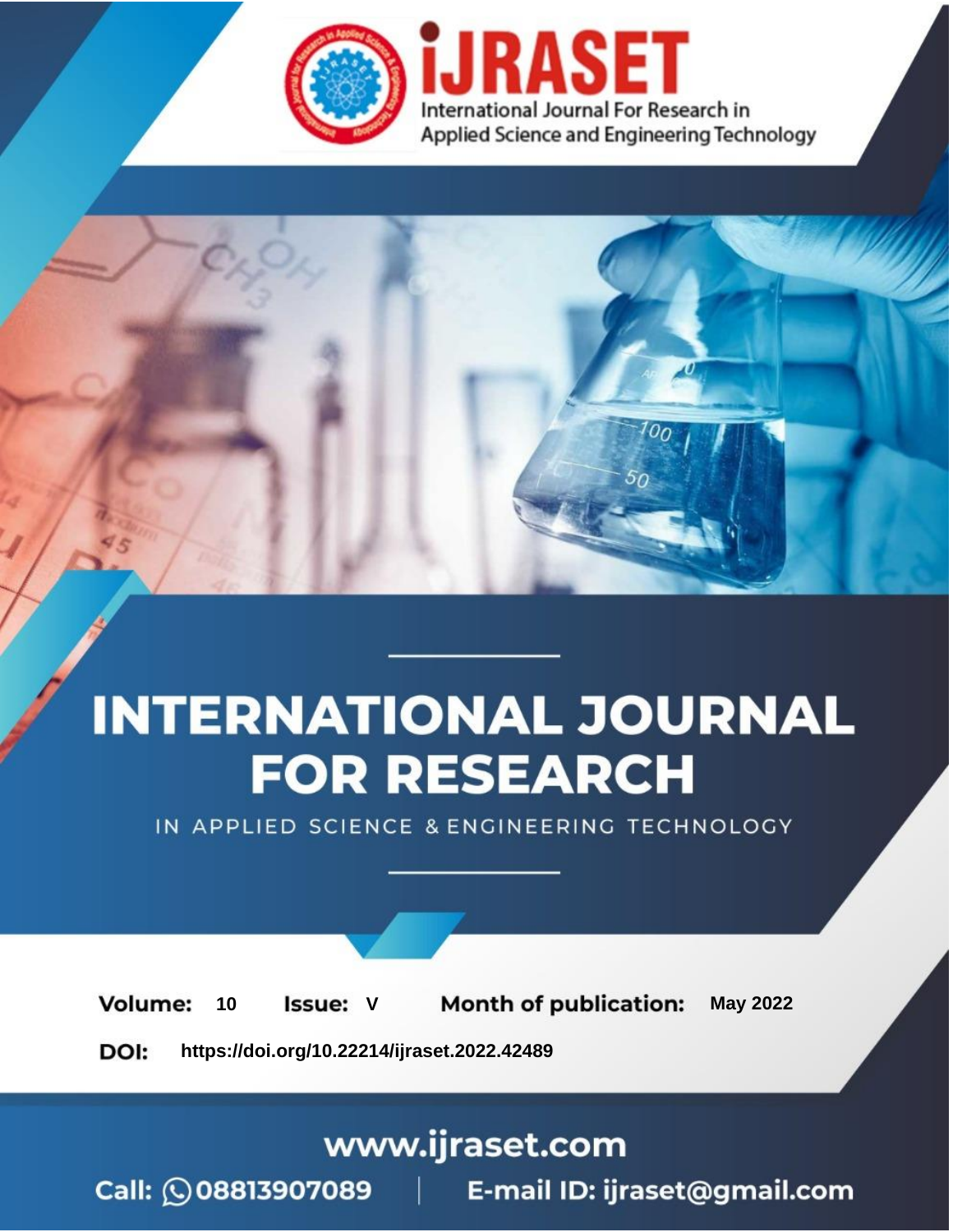### **Data Security of Dynamic and Robust Role Based Access Control from Multiple Authorities in Cloud Environment**

Vikas Nagrale<sup>1</sup>, Mayur Yalji<sup>2</sup>, Ashutosh Kumar<sup>3</sup> *1, 2, 3Computer Science, Savitribai phule Pune University*

*Abstract: Data integrity maintenance is the major objective in cloud storage. It includes audition using TTP for unauthorized access. This work implements protecting the data and regeneration of data if someone mishandles it. This job will be assigned to a Proxy server. The data of the users will be stored in public and private area of the cloud. So that only public cloud data will be accessed by user and private cloud will remain more secured. Once any unauthorized modification is made, the original data in the private cloud will be retrieved by the Proxy server and will be returned to the user. Cloud storage generally provides different redundancy configuration to users in order to maintain the desired balance between performance and fault tolerance. Data availability is critical in distributed storage systems, especially when node failures are prevalent in real life. This research work explores secure data storage and sharing using proposed AES 128 encryption algorithm and Role Base Access Control (RBAC) for secure data access scheme for end user. This work also carried out backup server approach it works like proxy storage server for ad hoc data recovery for all distributed data servers. The experiment analysis has proposed in public as well as private cloud environment.*

*Keywords: RBAC, Elgamal encryption scheme; secure user access policy; Proxy Key Generation, Role Base Access Control (RBAC), advanced encryption standard (AES), etc***.**

#### **I. INTRODUCTION**

In existing system, a user can be a Data Owner and a Data Consumer simultaneously. Authorities are assumed to have powerful computation abilities, and they are supervised by government offices because some attributes partially contain users' personally identifiable information. The whole attribute set is divided A threshold multi-authority CP-ABE access control scheme for public cloud storage, named TMACS, in which multiple authorities jointly manage a uniform attribute set. In TMACS, taking advantage of (t; n) threshold secret sharing, the master key can be shared among multiple authorities, and a legal user can generate his/her secret key by interacting with any t authorities. Security and performance analysis results show that TMACS is not only verifiable secure when less than t authorities are compromised, but also robust when no less than t authorities are alive in the system. Further, by efficiently combining the traditional multi-authority scheme with TMACS, construct a hybrid one, which satisfies the scenario of attributes coming from different authorities as well as achieving security and system-level robustness [1]. In security analysis of attribute revocation in multi-authority data access control for cloud storage systems proposed the mechanism in dealing with attribute revocation could achieve both forward security and backward security. Analysis and investigation show that the work adopts a bidirectional re-encryption method in cipher text updating, so security vulnerability appears. Also proposed attack method demonstrates that a revoked user can still decrypt new cipher texts that are claimed to require the new version secret keys to decrypt [2]. In a semi anonymous privilege control scheme Anony Control to address not only the data privacy, but also the user identity privacy in existing access control schemes. AnonyControl decentralizes the central authority to limit the identity leakage and thus achieves semi anonymity. Besides, it also generalizes the file access control to the privilege control, by which privileges of all operations on the cloud data can be managed in a fine-grained manner. The AnonyControl-F, which was fully prevents the identity leakage and achieve the full anonymity. Author's security analysis shows that both AnonyControl and AnonyControl-F are secure under the decisional bilinear Diffie–Hellman assumption, and author's performance evaluation exhibits the feasibility of scheme [3]. Cipher-text Policy Attribute-based Encryption (CP-ABE) is regarded as one of the most suitable technologies for data access control in cloud storage, because it gives data owners more direct control on access policies. However, it is difficult to directly apply existing CP-ABE schemes to data access control for cloud storage systems because of the attribute revocation problem.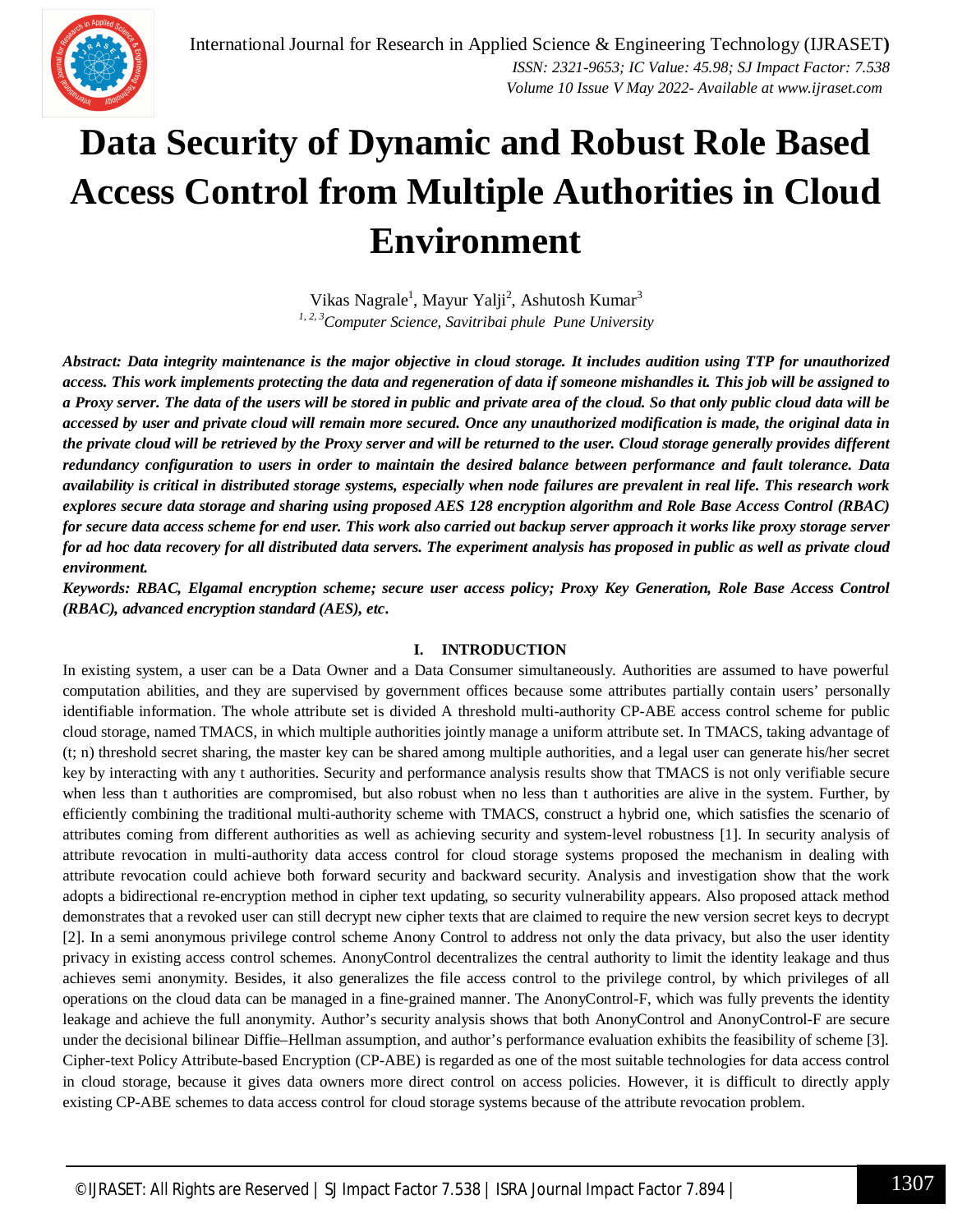

International Journal for Research in Applied Science & Engineering Technology (IJRASET**)**

 *ISSN: 2321-9653; IC Value: 45.98; SJ Impact Factor: 7.538 Volume 10 Issue V May 2022- Available at www.ijraset.com*

For that designed an expressive, efficient and revocable data access control scheme for multi-authority cloud storage systems, where multiple authorities coexist and each authority was able to issue attributes independently. Specifically, it proposed a revocable multi-authority CP-ABE scheme, and applies it as the underlying techniques to design the data access control scheme [4]. Sharing data in a multi-owner manner while preserving data and identity privacy from an untrusted cloud is a challenging issue, due to the frequent change of the membership. For that proposes a secure multi-owner data sharing scheme, named Mona, for dynamic groups in the cloud. By leveraging group signature and dynamic broadcast encryption techniques, any cloud user can anonymously share data with others. Meanwhile, the storage into N disjoint sets and controlled by each authority, therefore each authority is aware of only part of attributes. A Data Owner is the entity who wishes to outsource encrypted data file to the Cloud Servers. The Cloud Server, who is assumed to have adequate storage capacity, does nothing but store them. Newly joined Data Consumers request private keys from all of the authorities, and they do not know which attributes are controlled by which authorities. When the Data Consumers request their private keys from the authorities, authorities jointly create corresponding private key and send it to them. All Data Consumers are able to download any of the encrypted data files, but only those whose private keys satisfy the privilege tree Tp can execute the operation associated with privilege p. The server is delegated to execute an operation p if and only if the user's credentials are verified through the privilege tree Tp.

#### **II. EXITING SYSTEM**

Wang et al. proposed the notion of "zero knowledge public auditing" to resist off-line guessing attack.

Yu et al. recently enhanced the privacy of remote data integrity checking protocols for secure cloud storage, but their model works only in public key infrastructure (PKI) based scenario instead of the identity-based framework.

Wang proposed another identity-based provable data possession in multi-cloud storage.

For providing the integrity and availability of remote cloud store, some solutions and their variants have been proposed. In these solutions, when a scheme supports data modification, we call it dynamic scheme, otherwise static one (or limited dynamic scheme, if a scheme could only efficiently support some specified operation, such as append). A scheme is publicly verifiable means that the data integrity check can be performed not only by data owners, but also by any third-party auditor. However, the dynamic schemes above focus on the cases where there is a data owner and only the data owner could modify the data.To support multiple user data operation, Wang et al. proposed a data integrity based on ring signature.

To further enhance the previous scheme and support group user revocation, Wang et al. designed a scheme based on proxy resignatures. Another attempt to improve the previous scheme and make the scheme efficient, scalable and collusion resistant is Yuan and Yu, who designed a dynamic public integrity auditing scheme with group user revocation. The authors designed polynomial authentication tags and adopt proxy tag update techniques in their scheme, which make their scheme support public checking and efficient user revocation. The cloud storage service (CSS) relieves the burden for storage management and maintenance. However, if such an important service is vulnerable to attacks or failures, it would bring irretrievable losses to the clients because their data or archives are stored in an uncertain storage pool outside the enterprises. These security risks come from the following reasons: First, the cloud infrastructures are much more powerful and reliable than personal computing devices, but they are still susceptible to internal threats (e.g., via virtual machine) and external threats (e.g., via system holes) that can damage data integrity; second, for the benefits of possession, there exist various motivations for cloud service providers (CSP) to behave unfaithfully toward the cloud users; furthermore, disputes occasionally suffer from the lack of trust on CSP because the data change may not be timely known by the cloud users, even if these disputes may result from the users' own improper operations

#### **III.CONCLUSIONS**

In this work system propose a secure Role Base Access Control (RBAC) data sharing scheme for untrusted environment in the cloud. In our scheme, the users can securely get their private keys from middleware authorities, TPA provide and secure communication between multi users. Also, our scheme is able to to provide the secure revocation for untrusted user. The proxy key generation has also proposed in this work. When data owner revokes any specific end user system automatically expired the existing keys and generates new keys for all shared users. The system can achieve highest level security as well as privacy through such approaches. It's a revocable decentralized data access control system can support efficient attribute revocation for multi-authority cloud storage systems. It eliminates decryption overhead of users according to attributes. This secure attribute based encryption technique for robust data security that is being shared in the cloud. This revocable multi-authority data access scheme with verifiable outsourced decryption and it is secure and verifiable. This scheme will be a promising technique, which can be applied in any remote storage systems and online social networks etc.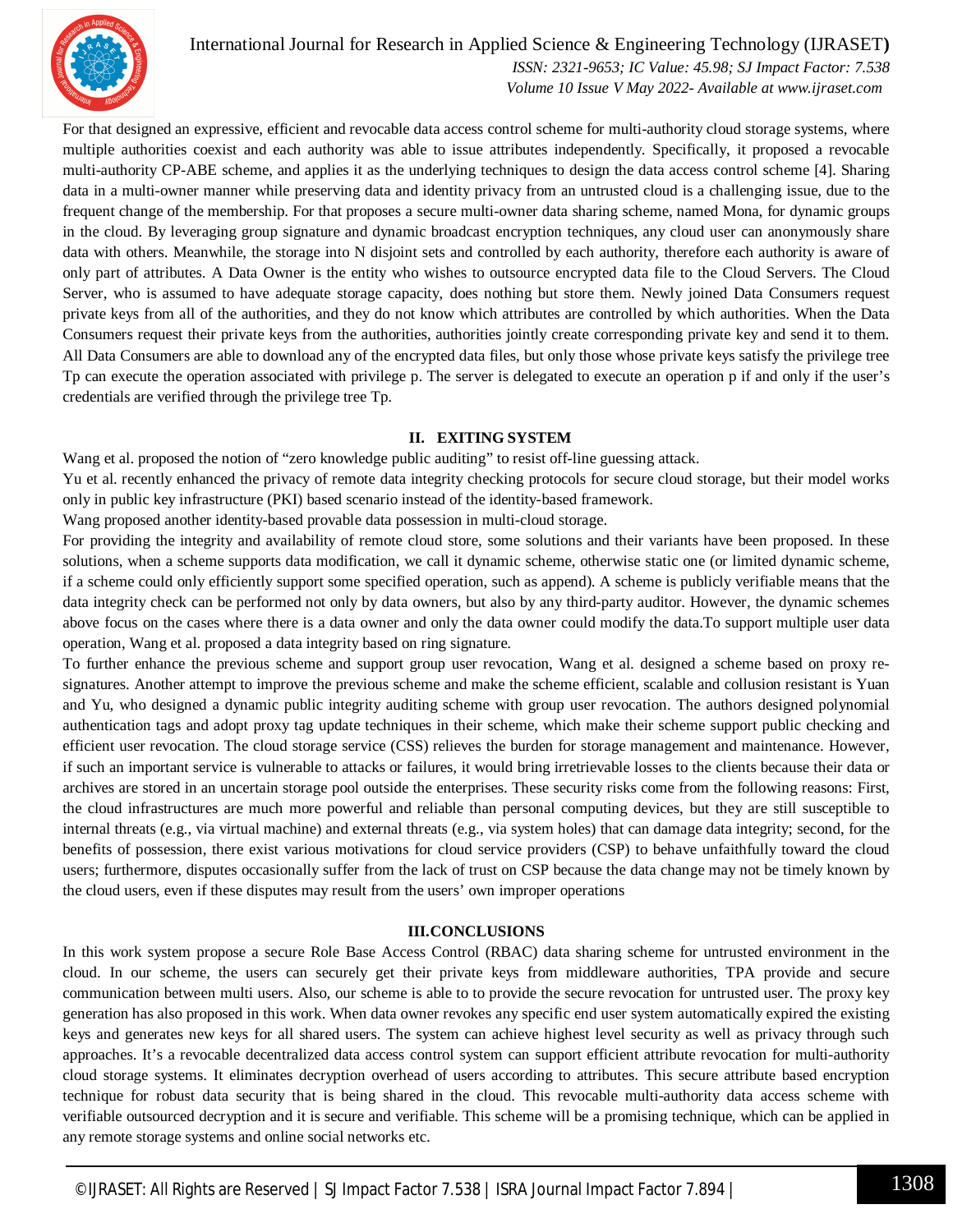

International Journal for Research in Applied Science & Engineering Technology (IJRASET**)**

 *ISSN: 2321-9653; IC Value: 45.98; SJ Impact Factor: 7.538 Volume 10 Issue V May 2022- Available at www.ijraset.com*

#### **IV. MOTIVATION**

In existing system, a user can be a Data Owner and a Data Consumer simultaneously. Authorities are assumed to have powerful computation abilities, and they are supervised by government offices because some attributes partially contain users' personally identifiable information. The whole attribute set is divided into N disjoint sets and controlled by each authority, therefore each authority is aware of only part of attributes. A Data Owner is the entity who wishes to outsource encrypted data file to the Cloud Servers. The Cloud Server, who is assumed to have adequate storage capacity, does nothing but store them. Newly joined Data Consumers request private keys from all of the authorities, and they do not know which attributes are controlled by which authorities. When the Data Consumers request their private keys from the authorities, authorities jointly create corresponding private key and send it to them. All Data Consumers are able to download any of the encrypted data files, but only those whose private keys satisfy the privilege tree Tp can execute the operation associated with privilege p. The server is delegated to execute an operation p if and only if the user's credentials are verified through the privilege tree Tp.

#### **V. ACKNOWLEDGMENT**

I would like to express my special thanks of gratitude to my guide Prof. Prof. S. V. Shinde sir, P.D.E.A. college of engineering, manjari who gave us golden opportunity to do this wonderful project on the topic of data Security.

#### **REFERENCES**

- [1] Wei Li, Kaiping Xue, Yingjie Xue, and Jianan Hong, "TMACS: A Robust and Verifiable Threshold Multi-Authority Access Control System in Public Cloud Storage", IEEE Transactions on parallel and distributed systems, VOL.24, NO. 06, October 2017.
- [2] Jianan Hong, Kaiping Xue and Wei Li, "Comments on "DAC-MACS: Effective Data Access Control for Multi-Authority Cloud Storage Systems"/Security Analysis of Attribute Revocation in Multi-Authority Data Access Control for Cloud Storage Systems", IEEE transactions on information forensics and security, VOL. 10, NO. 06, June 2017.
- [3] Taeho Jung, Xiang-Yang Li, Zhiguo Wan, and Meng Wan, "Control Cloud Data Access Privilege and Anonymity with Fully Anonymous Attribute-Based Encryption", IEEE transactions on information forensics and security, VOL. 10, NO. 01, January 2017.
- [4] S. Kamara and K. Lauter, "Cryptographic cloud storage," in Proceedings of the 14th Financial Cryptography and Data Security. Springer, 2010, pp. 136-149.
- [5] B. Wang, B. Li, and H. Li, "Panda: Public Auditing for Shared Data with Efficient User Revocation in the Cloud," IEEE Transactions on Services Computing, vol. 8, no. 1,pp. 92-106, 2015.
- [6] J. Yuan and S. Yu, "Public Integrity Auditing for Dynamic Data Sharing with Multiuser Modification," IEEE Transactions on Information Forensics and Security, vol. 10,no. 8, pp. 1717-1726, Aug. 2015.